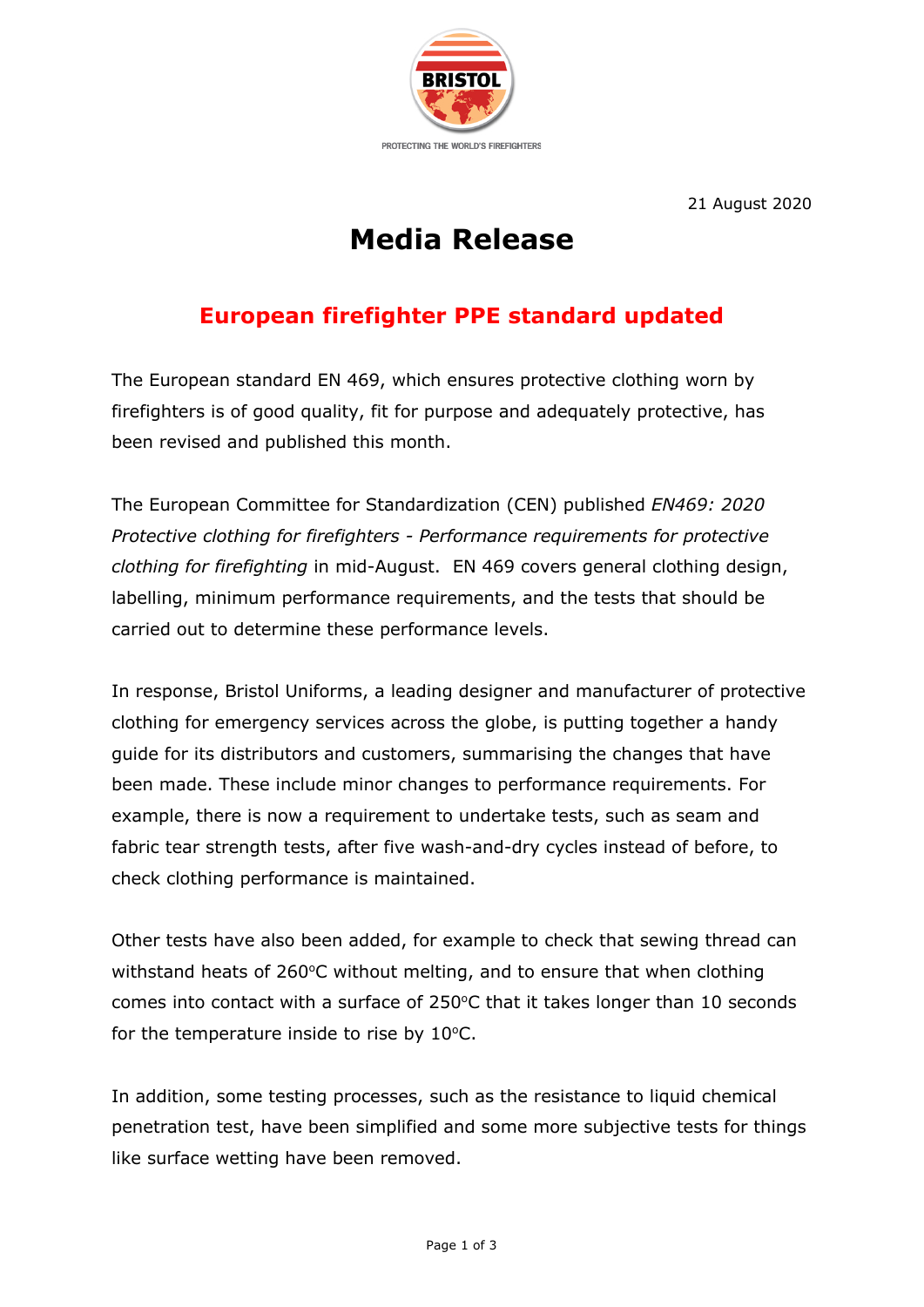

The new standard also specifies extra design features, for example lockable zips to prevent accidental opening and exposure to contaminants, and wider pocket flaps to keep contaminants and burning debris out. It also now puts a limit on the depth of anti-wicking material added to the sleeves and hems of garments.

BSI/CEN standards expert Dave Matthews has been involved in the development of this standard. He said: "EN 469 has been updated to reflect the changing role of firefighters, and to improve the accuracy and consistency of testing. The revision has taken a lengthy period, due to the interest in this standard. It will continue to ensure that all conforming PPE is fit for purpose and protects firefighters from the hazards of the job."

Richard Ballheimer, Compliance Manager at Bristol Uniforms, is Secretary to the standards committee that updated EN 469, and provides specialist advice and guidance on firefighter PPE. He said: "EN 469: 2020 replaces EN 469: 2005 and like all manufacturers, Bristol Uniforms will now start the process of certifying its structural firefighter clothing to this new standard. Customers can rest assured that when they buy PPE certified to this new standard, it's been thoroughly tested and is fit for purpose."

Ends

## **For media enquiries please contact:**

Katy Baker at Fresh Communication on 07581 625820 or email katy@freshcommunication.co.uk

OR

Becky Feltham at Fresh Communication on 07973 939308 or email becky@freshcommunication.co.uk